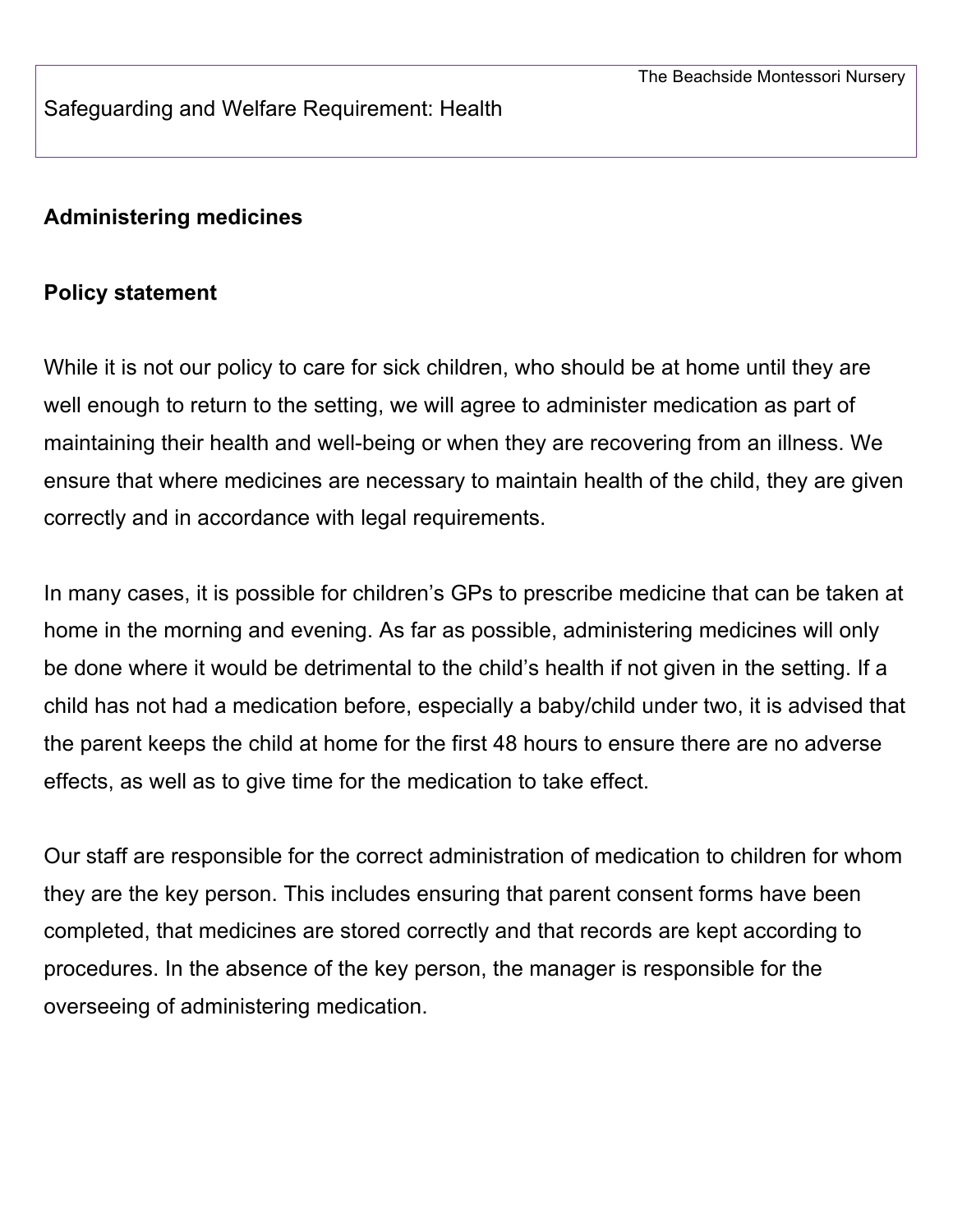## **Procedures**

- Children taking prescribed medication must be well enough to attend the setting.
- § We only usually administer medication when it has been prescribed for a child by a doctor (or other medically qualified person). It must be in-date and prescribed for the current condition.
- Non-prescription medication, such as pain or fever relief (e.g. Calpol) and teething gel, may be administered, but only with prior written consent of the parent and only when there is a health reason to do so, such as a high temperature. Children under the age of 16 years are never given medicines containing aspirin unless prescribed specifically for that child by a doctor. The administering of un-prescribed medication is recorded in the same way as any other medication. We may administer children's paracetamol (un-prescribed) for children under the age of one year with the verbal consent of the parents in the case of a high temperature. This is to prevent febrile convulsion and where a parent or named person is on their way to collect the child. If staff feel the child is not well enough to stay at the setting, parents/carers will be contacted and they have a duty to fetch their child as soon as possible.
- Children's prescribed medicines are stored in their original containers, are clearly labelled and are inaccessible to the children. On receiving the medication, a member of staff will check that it is in date and prescribed specifically for the current condition.
- Example Parents must give prior written permission for the administration of medication. The staff member who received the medication will ask the parent to sign a consent form stating the following information. No medication may be given without these details being provided:
	- **-** the full name of child and date of birth
	- **-** the name of medication and strength
	- **-** who prescribed it
	- **-** the dosage and times to be given in the setting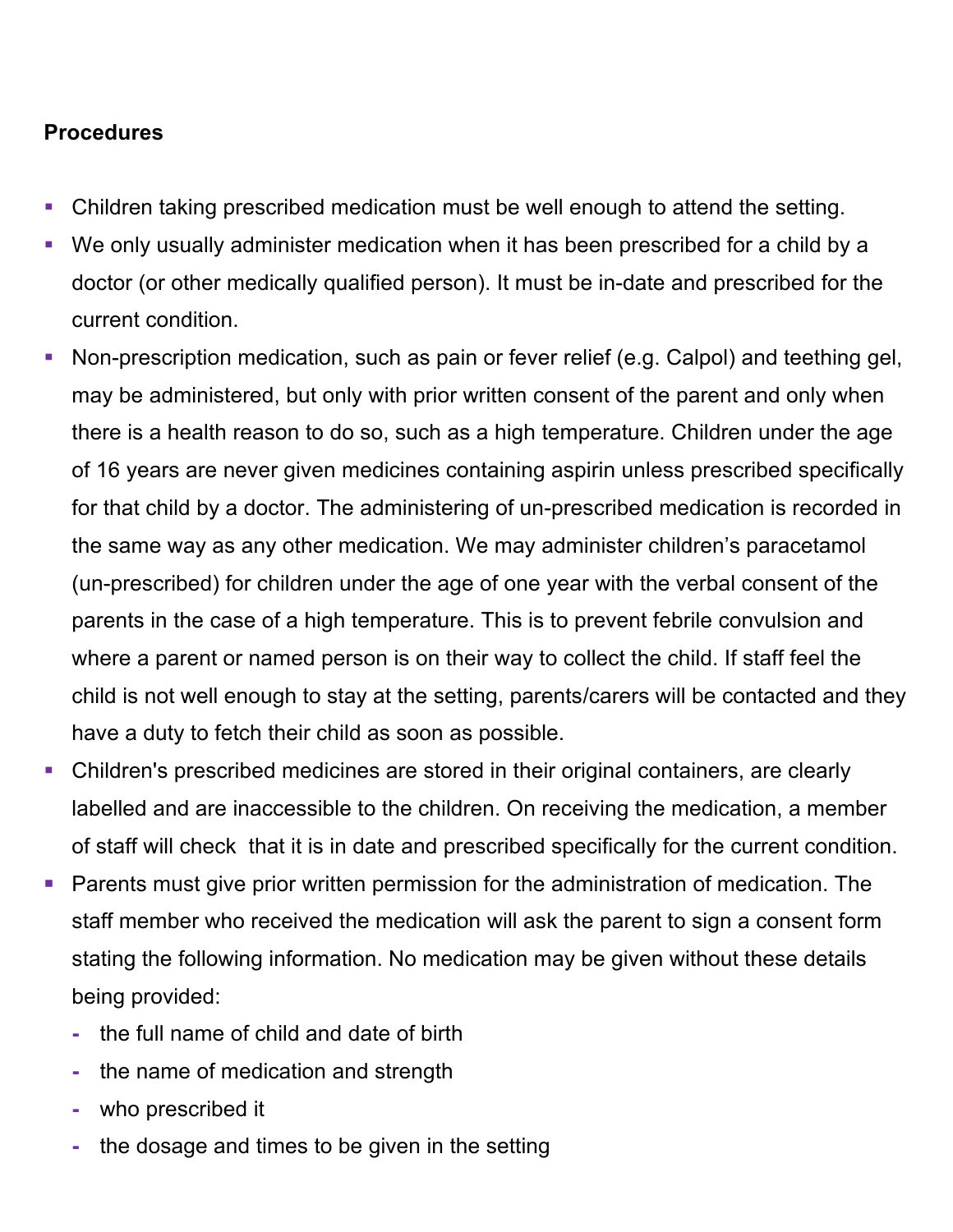- **-** the method of administration
- **-** how the medication should be stored and its expiry date
- **-** any possible side effects that may be expected
- **-** the signature of the parent, their printed name and the date
- The administration of medicine is recorded accurately in our medication record book each time it is given and is signed by the person administering the medication [and a witness]. The medication should be administered the child's keyworker or management. Parents are shown the record at the end of the day and asked to sign the record book to acknowledge the administration of the medicine. The medication record book records the:
	- **-** name of the child
	- **-** name and strength of the medication
	- **-** name of the doctor that prescribed it
	- **-** date and time of the dose
	- **-** dose given and method
	- **-** signature of the person administering the medication and a witness who verifies that the medication has been given correctly
	- **-** parent's signature (at the end of the day).
- No child may self-administer. Where children are capable of understanding when they need medication, for example with asthma, they should be encouraged to tell their key person what they need. However, this does not replace staff vigilance in knowing and responding when a child requires medication.
- § We monitor the medication record book is monitored to look at the frequency of medication given in the setting. For example, a high incidence of antibiotics being prescribed for a number of children at similar times may indicate a need for better infection control.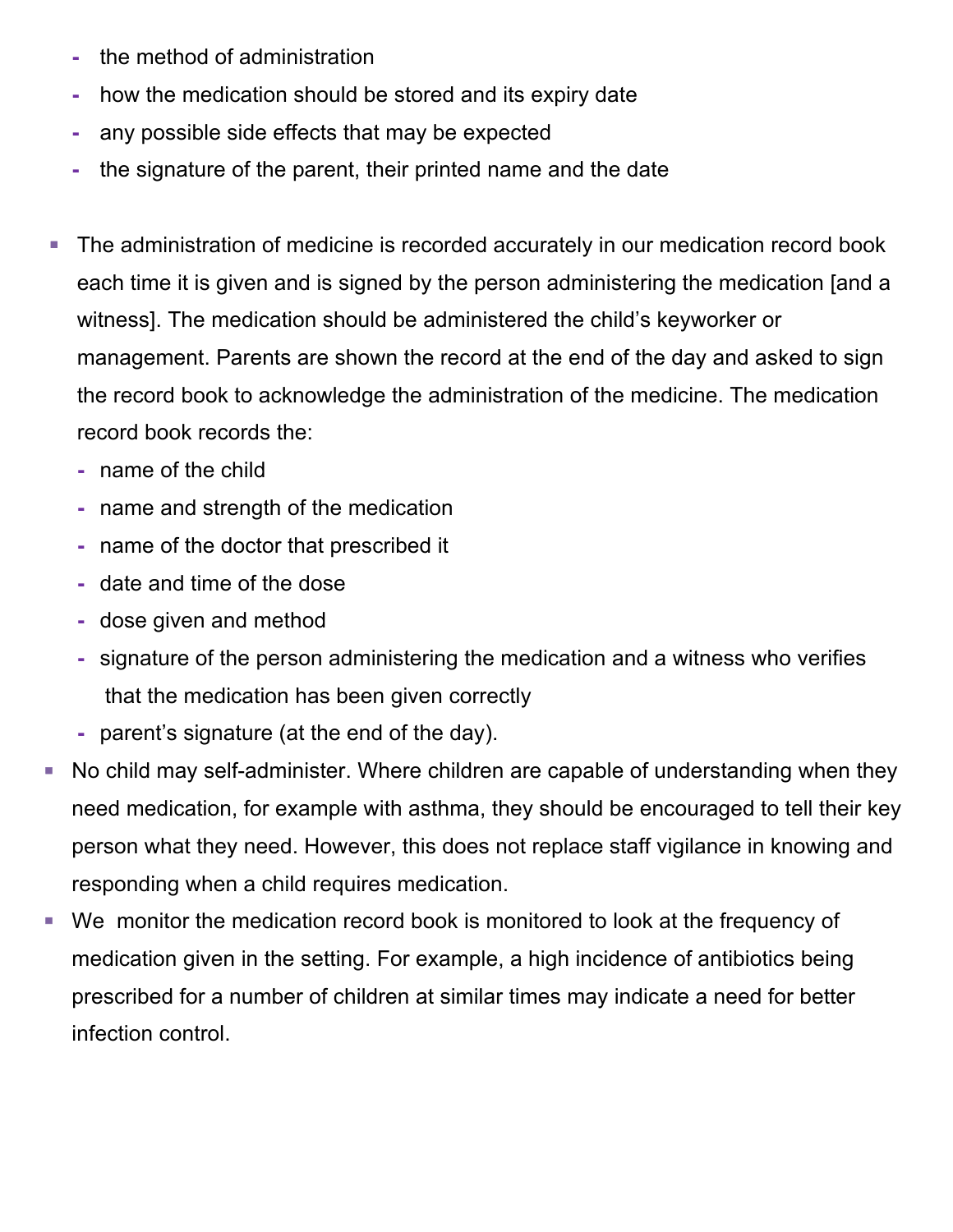### *Storage of medicines*

- § All medication is stored safely in a locked cupboard or refrigerated as required. Where the cupboard or refrigerator is not used solely for storing medicines, they are kept in a marked plastic box.
- The child's key person is responsible for ensuring medicine is handed back at the end of the day to the parent.
- § For some conditions, medication may be kept in the setting to be administered on a regular or as-and-when- required basis. Key persons check that any medication held in the setting, is in date and return any out-of-date medication back to the parent.

Medication is stored in a locked medicine container (in the kitchen) and in the fridge (if needed), which is also locked. Staff are shown this during their induction.

# *Children who have long term medical conditions and who may require ongoing medication*

- We carry out a risk assessment for each child with a long term medical condition that requires on-going medication. [This is the responsibility of our manager alongside the key person.] Other medical or social care personnel may need to be involved in the risk assessment.
- § Parents will also contribute to a risk assessment. They should be shown around the setting, understand the routines and activities and point out anything which they think may be a risk factor for their child.
- For some medical conditions, key staff will need to have training in a basic understanding of the condition, as well as how the medication is to be administered correctly. The training needs for staff form part of the risk assessment.
- The risk assessment includes vigorous activities and any other activity that may give cause for concern regarding an individual child's health needs.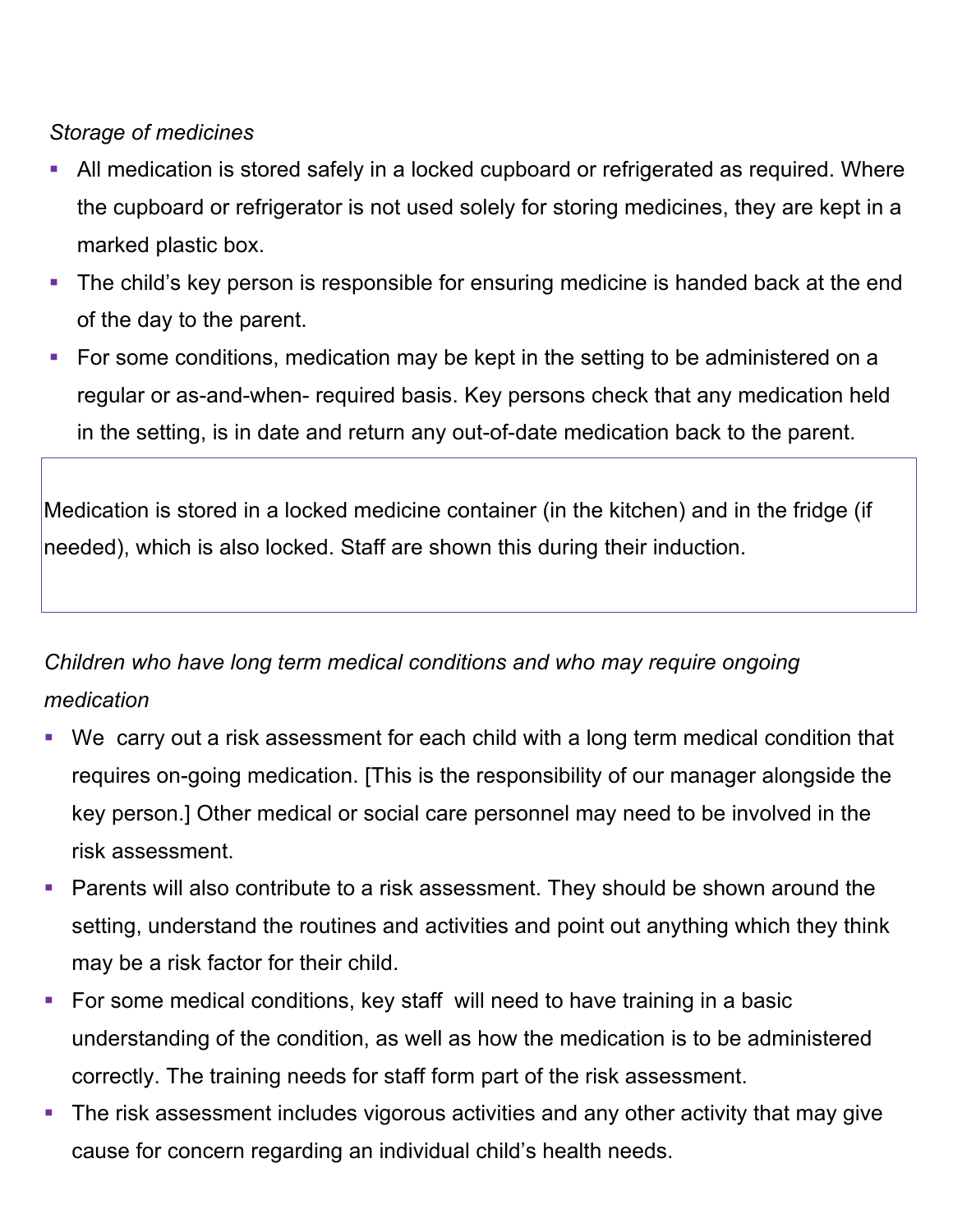- The risk assessment includes arrangements for taking medicines on outings and advice is sought from the child's GP if necessary where there are concerns.
- An individual health plan for the child is drawn up with the parent; outlining the key persons role and what information must be shared with other adults who care for the child.
- The individual health plan should include the measures to be taken in an emergency. We review the individual health plan every six months, or more frequently if necessary. This includes reviewing the medication, e.g. changes to the medication or the dosage, any side effects noted etc.
- § Parents receive a copy of the individual health plan and each contributor, including the parent, signs it.

## *Managing medicines on trips and outings*

- If children are going on outings, the key person of the child will accompany the children with a risk assessment, or another member of staff who is fully informed about the child's needs and/or medication.
- § Medication for a child is taken in a sealed plastic box clearly labelled with the child's name, the original pharmacist's label and the name of the medication. Inside the box is a copy of the consent form and a card to record when it has been given, including all the details that need to be recorded in the medication record as stated above. For medication dispensed by a hospital pharmacy, where the child's details are not on the dispensing label, we will record the circumstances of the event and hospital instructions as relayed by the parents.
- On returning to the setting the card is stapled to the medicine record book and the parent signs it.
- If a child on medication has to be taken to hospital, the child's medication is taken in a sealed plastic box clearly labelled with the child's name and the name of the medication. Inside the box is a copy of the consent form signed by the parent.
- This procedure should be read alongside the outings procedure.